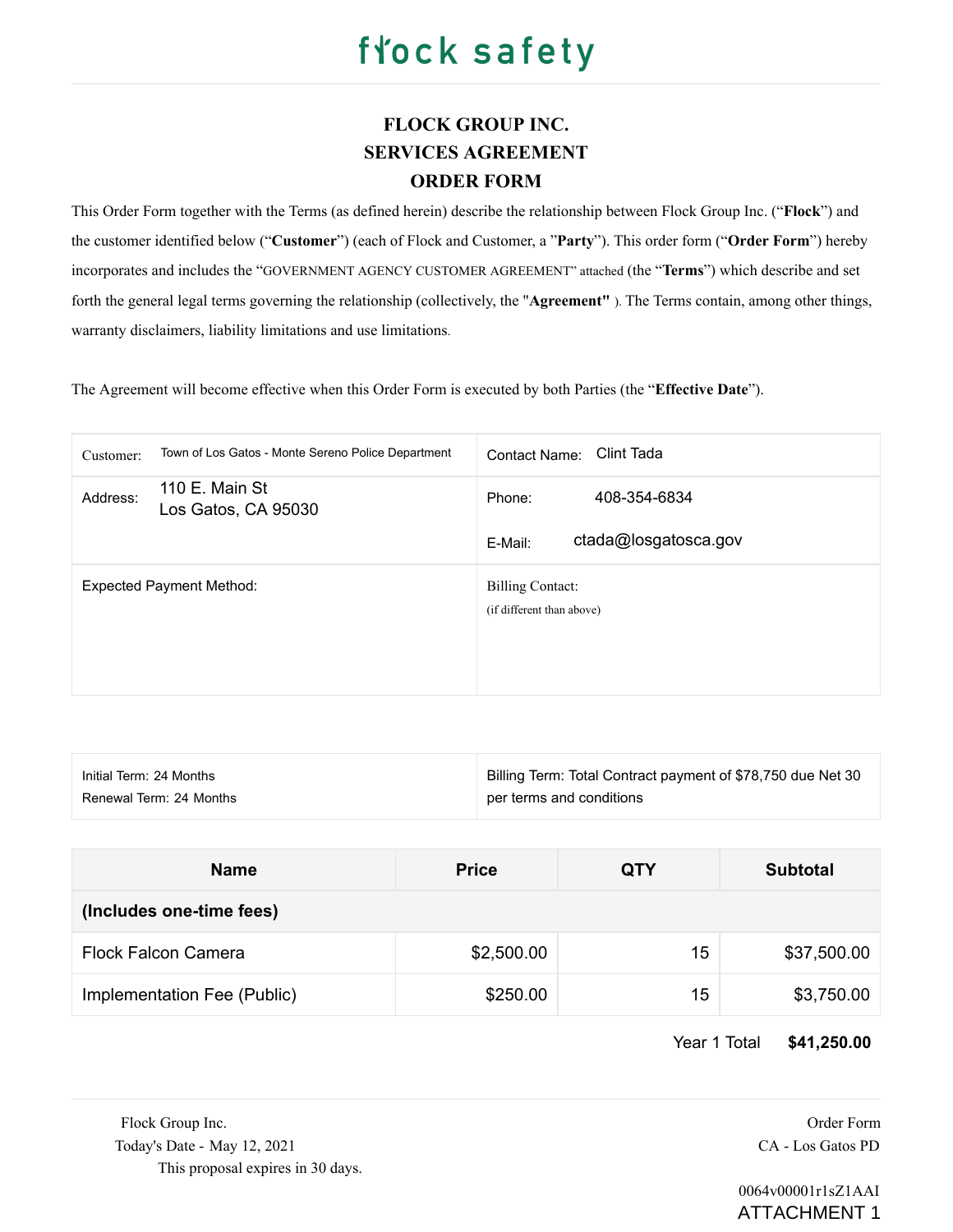Recurring Total: 37500

### Special terms:

N/A

### **By executing this Order Form, Customer represents and warrants that it has read and agrees all of the terms and**

**conditions contained in the Terms attached.** The Parties have executed this Agreement as of the dates set forth below.

| <b>Flock Group Inc</b> | <b>Customer:</b> |
|------------------------|------------------|
| By:                    | By:              |
| Name:                  | Name:            |
| Title:                 | Title:           |
| Date:                  | Date:            |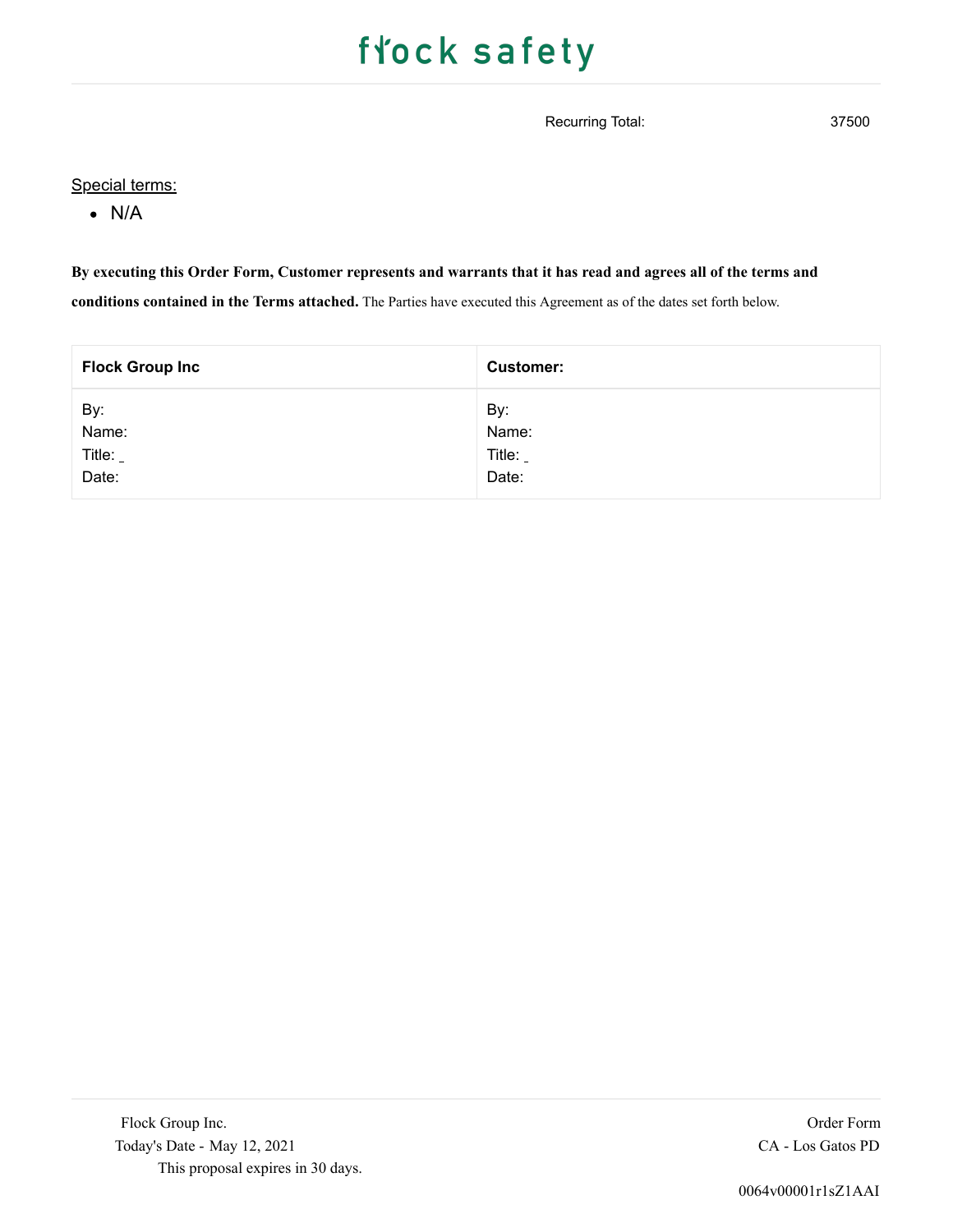### **EXHIBIT A**

### **Statement of Work**

Installation of Flock Camera on existing pole or Flock-supplied pole if required

Flock Group Inc. Order Form Order Form Today's Date - May 12, 2021 CA - Los Gatos PD This proposal expires in 30 days.

0064v00001r1sZ1AAI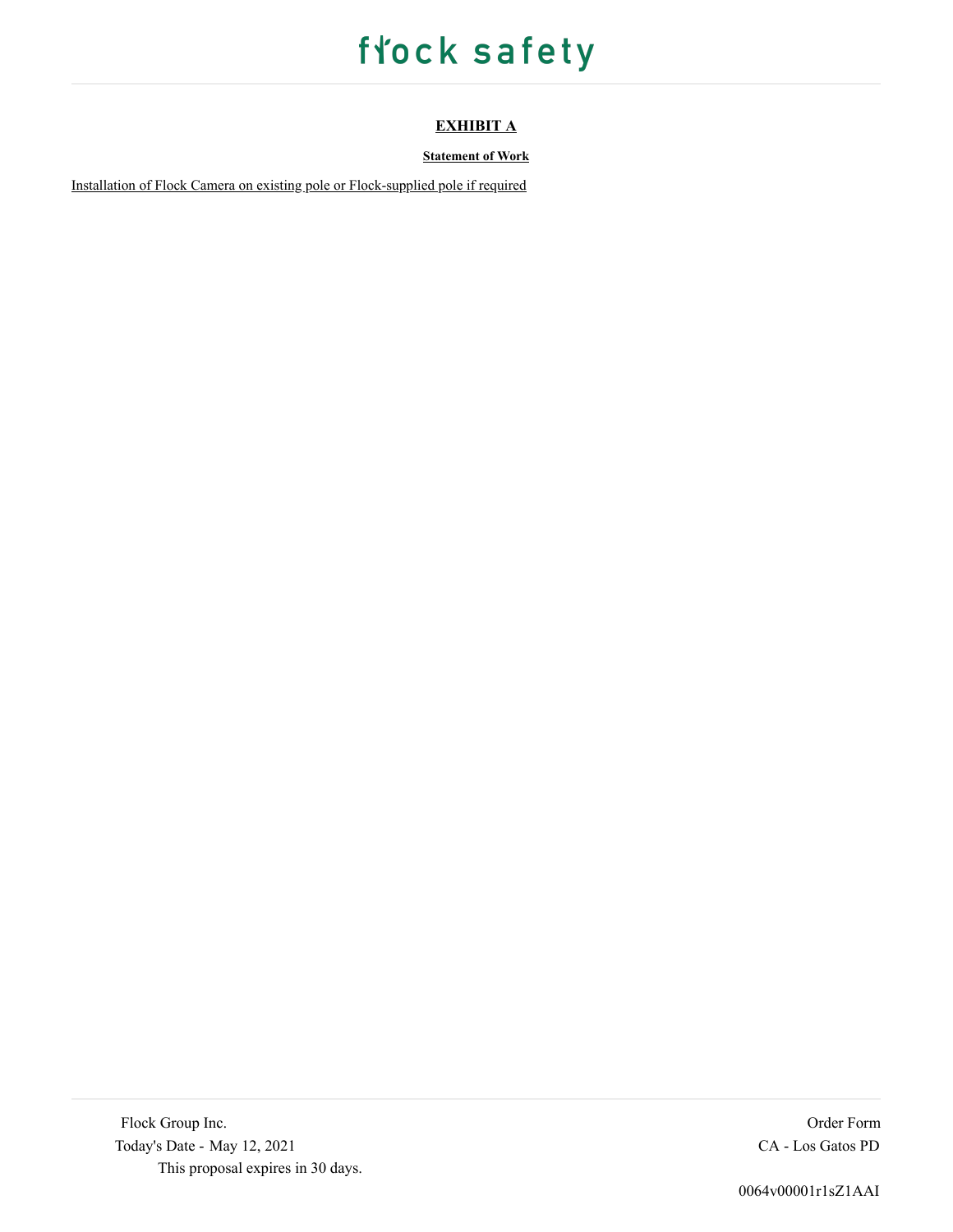### **GOVERNMENT AGENCY CUSTOMER AGREEMENT**

This Government Agency Agreement (this "**Agreement**") is entered into by and between Flock Group, Inc. with a place of business at 1170 Howell Mill Rd NW Suite 210, Atlanta, GA 30318 ("**Flock**") and the police department or government agency identified in the signature block below ("**Agency**") (each a "**Party**," and together, the "**Parties**").

#### **RECITALS**

**WHEREAS,** Flock offers a software and hardware solution for automatic license plate detection through Flock's technology platform (the "**Flock Service**"), and upon detection, the Flock Service creates images and recordings of suspect vehicles (**"Footage"**) and can provide notifications to Agency upon the instructions of Non-Agency End User (**"Notifications"**);

**WHEREAS,** Agency desires to purchase, use and/or have installed access to the Flock Service in order to create, view, search and archive Footage and receive Notifications, including those from non-Agency users of the Flock System (where there is an investigative purpose) such as schools, neighborhood homeowners associations, businesses, and individual users;

**WHEREAS,** because Footage is stored for no longer than (thirty) 30 days in compliance with Flock's records retention policy, Agency is responsible for extracting, downloading and archiving Footage from the Flock System on its own storage devices for auditing for prosecutorial/administrative purposes; and

**WHEREAS,** Flock desires to provide Agency the Flock Service and any access thereto, subject to the terms and conditions of this Agreement, solely for the purpose of crime awareness and prevention by police departments and archiving for evidence gathering ("Purpose").

### **AGREEMENT**

**NOW, THEREFORE,** Flock and Agency agree as follows and further agree to incorporate the Recitals into this Agreement.

#### **1. DEFINITIONS**

Certain capitalized terms, not otherwise defined herein, have the meanings set forth or cross-referenced in this Section 1.

1.1 "*Authorized End User*" shall mean any individual employees, agents, or contractors of Agency accessing or using the Flock Services through the Web Interface, under the rights granted to Agency pursuant to this Agreement.

1.2 "*Agency Data*" will mean the data, media and content provided by Agency through the Flock Services. For the avoidance of doubt, the Agency Data will include the Footage and geolocation information and environmental data collected by sensors built into the Units.

1.3 "*Documentation*" will mean text and/or graphical documentation, whether in electronic or printed format, that describe the features, functions and operation of the Flock Services which are provided by Flock to Agency in accordance with the terms of this Agreement.

1.4 "*Embedded Software*" will mean the software and/or firmware embedded or preinstalled on the Hardware.

1.5 "*Flock IP*" will mean the Flock Services, the Documentation, the Hardware, the Embedded Software, the Installation Services, and any and all intellectual property therein or otherwise provided to Agency and/or its Authorized End Users in connection with the foregoing.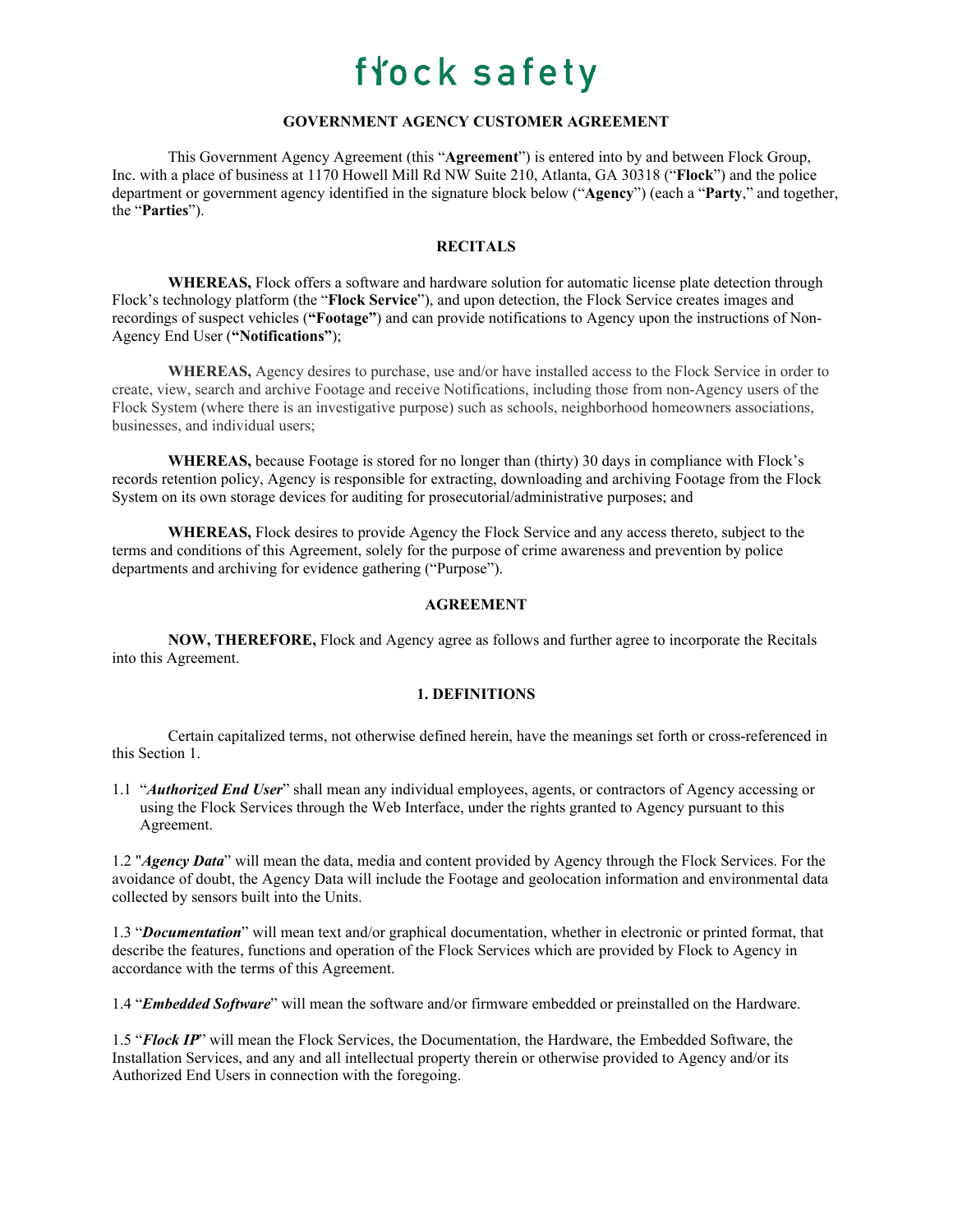1.6 "*Footage*" means still images and/or video captured by the Hardware in the course of and provided via the Flock Services.

1.7 "*Hardware*" shall mean the Flock cameras and any other physical elements that interact with the Embedded Software and the Web Interface to provide the Flock Services. The term "*Hardware*" excludes the Embedded Software.

1.8 *"Implementation Fee(s)"* means the monetary fees associated with the Installation Services, as defined in Section 1.9 below.

1.9 "*Installation Services*" means the services provided by Flock regarding the installation, placements and configuration of the Hardware, pursuant to the Statement of Work attached hereto.

1.10 "*Flock Services or Services*" means the provision, via the Web Interface, of Flock's software application for automatic license plate detection, searching image records, and sharing Footage.

1.11 *"Non-Agency End User"* means a Flock's non-Agency customer that has elected to give Agency access to its data in the Flock system.

1.12 *"Non-Agency End User Data"* means the Footage, geolocation data, environmental data and/or notifications of a Non-Agency End User.

1.13 "*Unit(s)*" shall mean the Hardware together with the Embedded Software.

1.14 "*Usage Fee*" means the subscription fees to be paid by the Agency for ongoing access to Flock Services and Hardware.

1.15 "*Support Services*" shall mean On-site Services and Monitoring Services, as defined in Section 2.9 below.

1.16 "*Web Interface*" means the website(s) or application(s) through which Agency and its Authorized End Users can access the Flock Services in accordance with the terms of this Agreement.

#### **2. FLOCK SERVICES AND SUPPORT**

2.1 **Provision of Access.** Subject to the terms of this Agreement, Flock hereby grants to Agency a non-exclusive, non-transferable right to access the features and functions of the Flock Services via the Web Interface during the Service Term (as defined in Section 6.1) and No-Fee Term, solely for the Authorized End Users. The Footage will be available for Agency's designated administrator, listed on the Order Form, and any Authorized End Users to access via the Web Interface for thirty (30) days. Authorized End Users will be required to sign up for an account, and select a password and username ("*User ID*"). Flock will also provide Agency the Documentation to be used in accessing and using the Flock Services. Agency shall be responsible for all acts and omissions of Authorized End Users, and any act or omission by an Authorized End User which, if undertaken by Agency, would constitute a breach of this Agreement, shall be deemed a breach of this Agreement by Agency. Agency shall undertake reasonable efforts to make all Authorized End Users aware of the provisions of this Agreement as applicable to such Authorized End User's use of the Flock Services and shall cause Authorized End Users to comply with such provisions. Flock may use the services of one or more third parties to deliver any part of the Flock Services, including without limitation using a third party to host the Web

Interface which the Flock Services makes available to Agency and Authorized End Users WARRANTIES PROVIDED BY SUCH THIRD PARTIES, ARE THE AGENCY'S SOLE AND EXCLUSIVE REMEDY AND FLOCK'S SOLE AND EXCLUSIVE LIABILITY WITH REGARD TO SUCH THIRD-PARTY SERVICES, INCLUDING WITHOUT LIMITATION HOSTING THE WEB INTERFACE. To the extent practicable, Agency agrees to comply with any acceptable use policies and other terms of any third-party service provider that are provided or otherwise made available to Agency from time to time.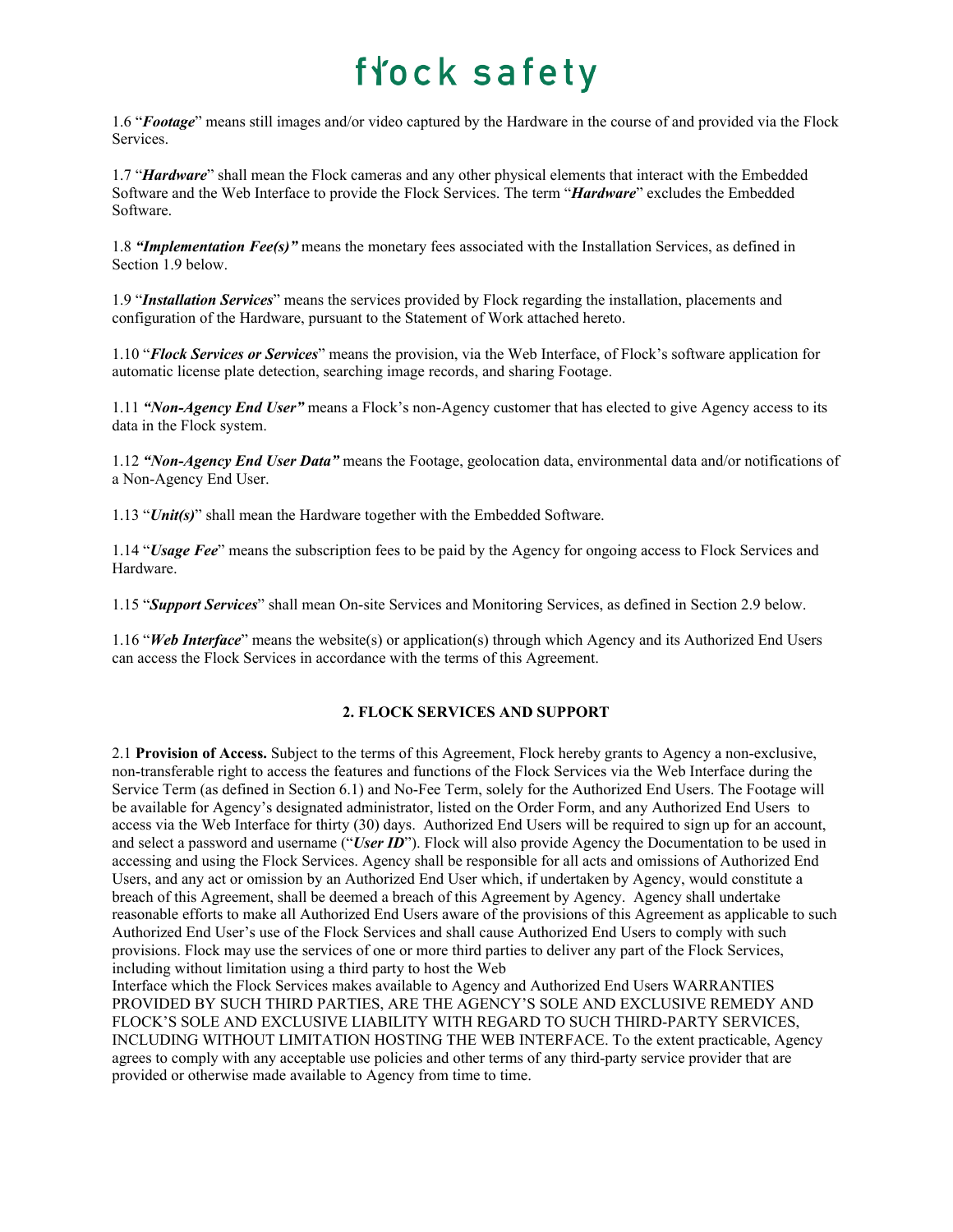2.2 **Embedded Software License.** Subject to all terms of this Agreement, Flock grants Agency a limited, nonexclusive, non-transferable, non-sublicensable (except to the Authorized End Users), revocable right to use the Embedded Software as installed on the Hardware by Flock; in each case, solely as necessary for Agency to use the Flock Services.

2.3 **Documentation License.** Subject to the terms of this Agreement, Flock hereby grants to Agency a nonexclusive, non-transferable right and license to use the Documentation during the Service Term in connection with its use of the Flock Services as contemplated herein, and under Section 2.4, below.

2.4 **Usage Restrictions.** The purpose for usage of the Hardware, Documentation, Services, support, and the Flock IP is solely to facilitate gathering evidence that could be used in a lawful criminal investigation by the appropriate government agency and not for tracking activities that the system is not designed to capture ("*Permitted Purpose*"). Agency will not, and will not permit any Authorized End Users to, (i) copy or duplicate any of the Flock IP; (ii) decompile, disassemble, reverse engineer or otherwise attempt to obtain or perceive the source code from which any software component of any of the Flock IP is compiled or interpreted, or apply any other process or procedure to derive the source code of any software included in the Flock IP, or attempt to do any of the foregoing, and Agency acknowledges that nothing in this Agreement will be construed to grant Agency any right to obtain or use such source code; (iii) modify, alter, tamper with or repair any of the Flock IP, or create any derivative product from any of the foregoing, or attempt to do any of the foregoing, except with the prior written consent of Flock; (iv) interfere or attempt to interfere in any manner with the functionality or proper working of any of the Flock IP; (v) remove, obscure, or alter any notice of any intellectual property or proprietary right appearing on or contained within any of the Flock Services or Flock IP; (vi) use the Services, support, Hardware, Documentation or the Flock IP for anything other than the Permitted Purpose; or (vii) assign, sublicense, sell, resell, lease, rent or otherwise transfer or convey, or pledge as security or otherwise encumber, Agency's rights under Sections 2.1, 2.2, or 2.3.

2.5 **Retained Rights; Ownership.** As between the Parties, subject to the rights granted in this Agreement, Flock and its licensors retain all right, title and interest in and to the Flock IP and its components, and Agency acknowledges that it neither owns nor acquires any additional rights in and to the foregoing not expressly granted by this Agreement. Agency further acknowledges that Flock retains the right to use the foregoing for any purpose in Flock's sole discretion. There are no implied rights.

2.6 **Suspension.** Notwithstanding anything to the contrary in this Agreement, Flock may temporarily suspend Agency's and any Authorized End User's access to any portion or all of the Flock IP if (i) Flock reasonably determines that (a) there is a threat or attack on any of the Flock IP; (b) Agency's or any Authorized End User's use of the Flock Service disrupts or poses a security risk to the Flock Service or any other customer or vendor of Flock; (c) Agency or any Authorized End User is/are using the Flock IP for fraudulent or illegal activities; (d) Flock's provision of the Flock Services to Agency or any Authorized End User is prohibited by applicable law; (e) any vendor of Flock has suspended or terminated Flock's access to or use of any third party services or products required to enable Agency to access the Flock IP; or (f) Agency has violated any term of this provision, including, but not limited to, utilizing the Flock Services for anything other than the Permitted Purpose (each such suspension, in accordance with this Section 2.6, a "*Service Suspension*"). Flock will make commercially reasonable efforts, circumstances permitting, to provide written notice of any Service Suspension to Agency (including notices sent to Flock's registered email address) and to provide updates regarding resumption of access to the Flock IP following any Service Suspension. Flock will use commercially reasonable efforts to resume providing access to the Flock Service as soon as reasonably possible after the event giving rise to the Service Suspension is cured. Flock will have no liability for any damage, liabilities, losses (including any loss of data or profits) or any other consequences that Agency or any Authorized End User may incur as a result of a Service Suspension. To the extent that the Service Suspension is not caused by Agency's direct actions or by the actions of parties associated with the Agency, the expiration of the Term will be tolled by the duration of any suspension (for any continuous suspension lasting at least one full day).

#### **2.7 Installation Services.**

2.7.1 *Designated Locations.* Prior to performing the physical installation of the Units, Flock shall advise Agency on the location and positioning of the Units for optimal license plate image capture, as conditions and location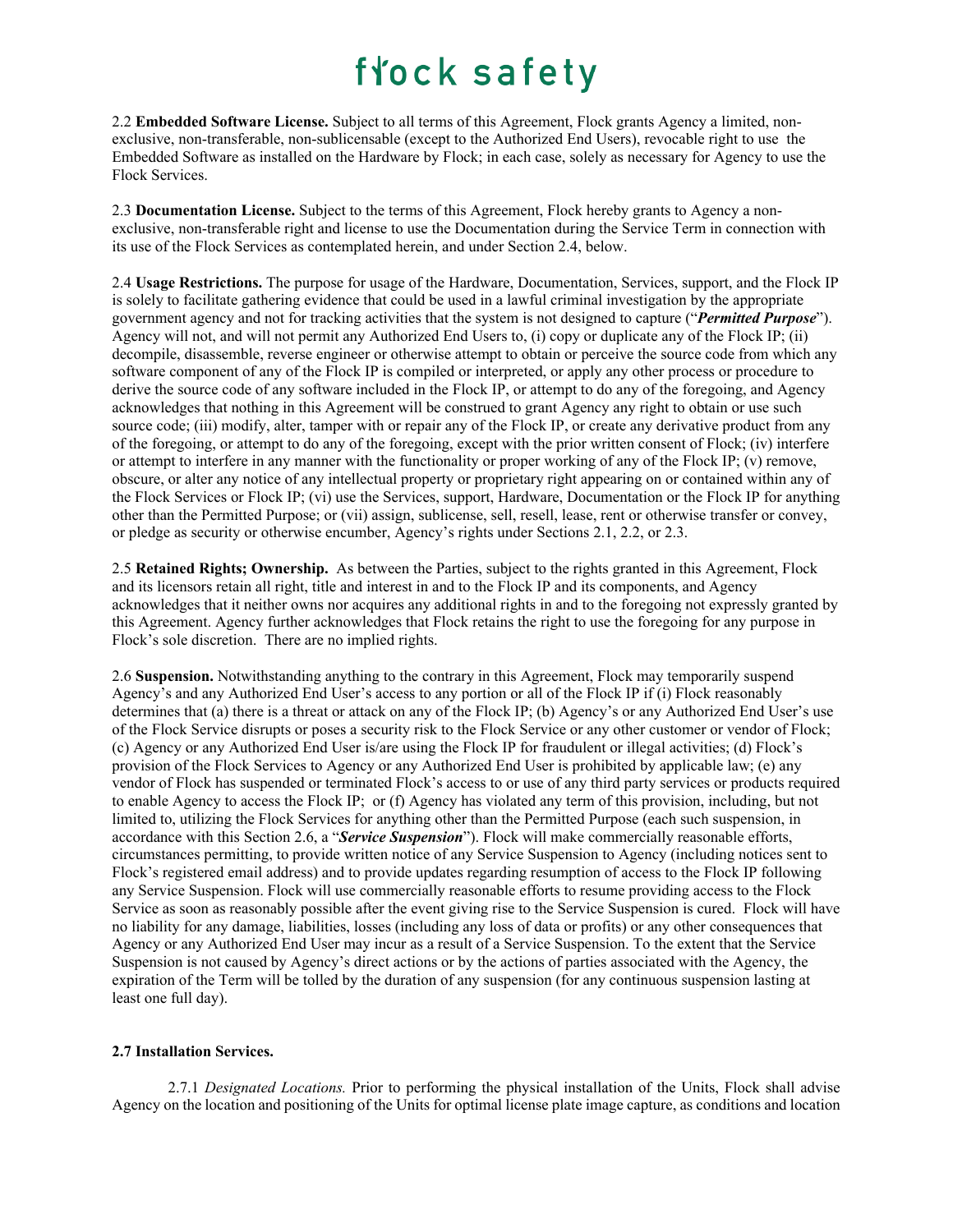allow. Flock and Agency must mutually agree on the location (mounting site or pole), position and angle of the Units (each Unit location so designated by Agency, a "*Designated Location*"). Flock shall have no liability to Agency resulting from any poor performance, functionality or Footage resulting from or otherwise relating to the Designated Locations or delay in installation due to Agency's delay in identifying the choices for the Designated Locations, in ordering and/or having the Designated Location ready for installation including having all electrical work preinstalled and permits ready. Designated Locations that are suggested by Flock and accepted by Agency without alteration will be known as Flock Designated Locations. After a deployment plan with Designated Locations and equipment has been agreed upon by both Flock and the Agency, any subsequent changes to the deployment plan ("*Reinstalls*") driven by Agency's request will incur a charge for Flock's then-current list price for Reinstalls, as listed in the then-current Reinstall Policy (available at https://www.flocksafety.com/reinstall-fee-schedule) and any equipment charges. These changes include but are not limited to camera re-positioning, adjusting of camera mounting, re-angling, removing foliage, camera replacement, changes to heights of poles, regardless of whether the need for Reinstalls related to vandalism, weather, theft, lack of criminal activity in view, and the like.

2.7.2 *Agency's Installation Obligations.* Agency agrees to allow Flock and its agents reasonable access in and near the Designated Locations at all reasonable times upon reasonable notice for the purpose of performing the installation work, The "*Agency Installation Obligations*" include, to the extent required by the deployment plan, but are not limited to electrical work to provide a reliable source of 120V AC power that follow Flock guidelines and comply with local regulations if adequate solar exposure is not available. Agency is solely responsible for (i) any permits or associated costs, and managing the permitting process; (ii) any federal, state or local taxes including property, license, privilege, sales, use, excise, gross receipts or other similar taxes which may now or hereafter become applicable to, measured by or imposed upon or with respect to the installation of the Hardware, its use, or (iii) any other services performed in connection with installation of the Hardware. Flock will provide options to supply power at each Designated Location. If Agency refuses alternative power supply options, Agency agrees and understands that Agency will not be subject to any reimbursement, tolling, or credit for any suspension period of Flock Services due to low solar. Flock will make all reasonable efforts within their control to minimize suspension of Flock Services. Any fees payable to Flock exclude the foregoing. Without being obligated or taking any responsibility for the foregoing, Flock may pay and invoice related costs to Agency if Agency did not address them prior to the execution of this Agreement or a third party requires Flock to pay. Agency represents and warrants that it has all necessary right title and authority and hereby authorizes Flock to install the Hardware at the Designated Locations and to make any necessary inspections or tests in connection with such installation.

2.7.3 *Flock's Installation Obligations.* The Hardware shall be installed in a workmanlike manner in accordance with Flock's standard installation procedures, and the installation will be completed within a reasonable time from the time that the Designated Locations are selected by Agency. Following the initial installation of the Hardware and any subsequent Reinstalls or maintenance operations, Flock's obligation to perform installation work shall cease; however, Flock will continue to monitor the performance of the Units for the length of the Term and will receive access to the Footage for a period of three (3) business days after the initial installation in order to monitor performance and provide any necessary maintenance solely as a measure of quality control. Agency can opt out of Flock's access to Footage after the initial installation which would waive Flock's responsibility to ensure such action was successful. Agency understands and agrees that the Flock Services will not function without the Hardware. Labor may be provided by Flock or a third party.

2.7.4 *Security Interest.* The Hardware shall remain the personal property of Flock and will be removed upon the termination or expiration of this Agreement. Agency agrees to perform all acts which may be necessary to assure the retention of title of the Hardware by Flock. Should Agency default in any payment for the Flock Services or any part thereof or offer to sell or auction the Hardware, then Agency authorizes and empowers Flock to remove the Hardware or any part thereof. Such removal, if made by Flock, shall not be deemed a waiver of Flock's rights to any damages Flock may sustain as a result of Agency's default and Flock shall have the right to enforce any other legal remedy or right.

2.8 **Hazardous Conditions.** Unless otherwise stated in the Agreement, Flock's price for its services under this Agreement does not contemplate work in any areas that contain hazardous materials, or other hazardous conditions, including, without limit, asbestos, lead, toxic or flammable substances. In the event any such hazardous materials are discovered in the designated locations in which Flock is to perform services under this Agreement, Flock shall have the right to cease work immediately in the area affected until such materials are removed or rendered harmless.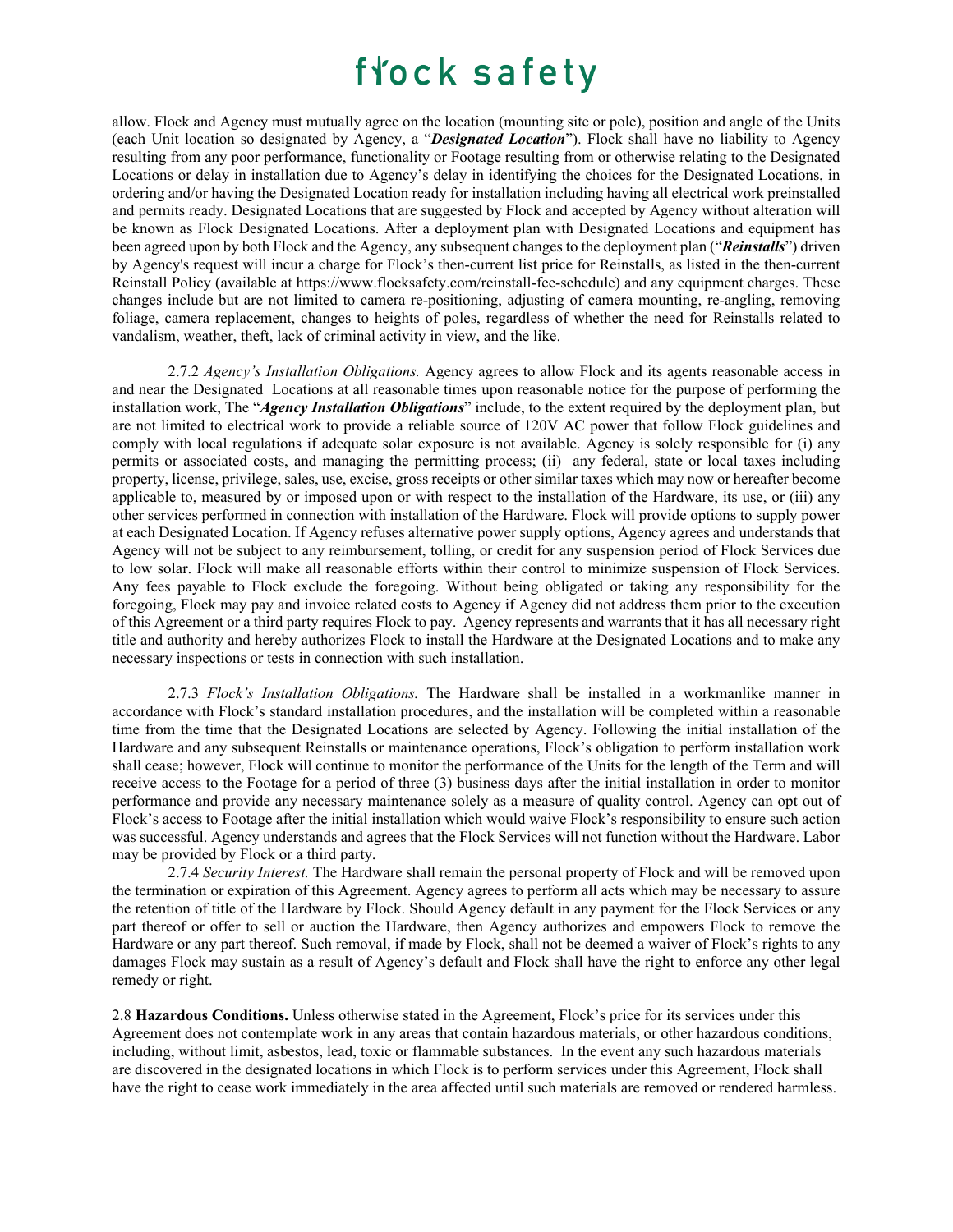Any additional expenses incurred by Flock as a result of the discovery or presence of hazardous material or hazardous conditions shall be the responsibility of Agency and shall be paid promptly upon billing.

2.9 **Support Services.** Subject to the payment of fees, Flock shall monitor the performance and functionality of Flock Services and may, from time to time, advise Agency on changes to the Flock Services, Installation Services, or the Designated Locations which may improve the performance or functionality of the Services or may improve the quality of the Footage. The work, its timing, and the fees payable relating to such work shall be agreed by the Parties prior to any alterations to or changes of the Services or the Designated Locations ("*Monitoring Services*"). Subject to the terms hereof, Flock will provide Agency with reasonable technical and on-site support and maintenance services ("*On-Site Services*") in-person or by email at hello@flocksafety.com. Flock will use commercially reasonable efforts to respond to requests for support.

2.10 **Special Terms.** From time to time, Flock may offer certain "Special Terms" related to guarantees, service and support which are indicated in the proposal and on the order form and will become part of this Agreement. To the extent that any terms of this agreement are inconsistent or conflict with the Special Terms, the Special Terms shall control.

2.11 **Changes to Platform**. Flock Safety may, in its sole discretion, make any changes to any system or platform that it deems necessary or useful to (i) maintain or enhance (a) the quality or delivery of Flock Safety's products or services to its customers, (b) the competitive strength of, or market for, Flock Safety's products or services, (c) such platform or system's cost efficiency or performance, or (ii) to comply with applicable law.

### **3. AGENCY RESTRICTIONS AND RESPONSIBILITIES**

3.1 **Agency Obligations.** Upon creation of a User ID, Agency agrees to provide Flock with accurate, complete, and updated registration information. Agency may not select as its User ID a name that Agency does not have the right to use, or another person's name with the intent to impersonate that person. Agency may not transfer its account to anyone else without prior written permission of Flock. Agency will not share its account or password with anyone, and must protect the security of its account and password. Agency is responsible for any activity associated with its account. Agency shall be responsible for obtaining and maintaining any equipment and ancillary services needed to connect to, access or otherwise use the Services. Agency will, at its own expense, provide assistance to Flock, including, but not limited to, by means of access to, and use of, Agency facilities, as well as by means of assistance from Agency personnel, to the limited extent any of the foregoing may be reasonably necessary to enable Flock to perform its obligations hereunder, including, without limitation, any obligations with respect to Support Services or any Installation Services.

3.2 **Agency Representations and Warranties.** Agency represents, covenants, and warrants that Agency will use the Services only in compliance with this Agreement and all applicable laws and regulations, including but not limited to any laws relating to the recording or sharing of video, photo, or audio content and retention thereof. To the extent allowed by the governing law of the state mentioned in Section 10.6, or if no state is mentioned in Section 10.6, by the law of the State of Georgia, Agency hereby agrees to indemnify and hold harmless Flock against any damages, losses, liabilities, settlements and expenses, including without limitation costs and attorneys' fees, in connection with any claim or action that arises from an alleged violation of the foregoing, Agency's Installation Obligations, or otherwise from Agency's use of the Services, Hardware and any Embedded Software, including any claim that such actions violate any applicable law or third party right. Although Flock has no obligation to monitor Agency's use of the Services, Flock may do so and may prohibit any use of the Services it believes may be (or alleged to be) in violation of the foregoing.

#### **4. CONFIDENTIALITY; AGENCY DATA; NON-AGENCY DATA**

4.1 **Confidentiality.** Each Party (the "*Receiving Party*") understands that the other Party (the "*Disclosing Party*") has disclosed or may disclose business, technical or financial information relating to the Disclosing Party's business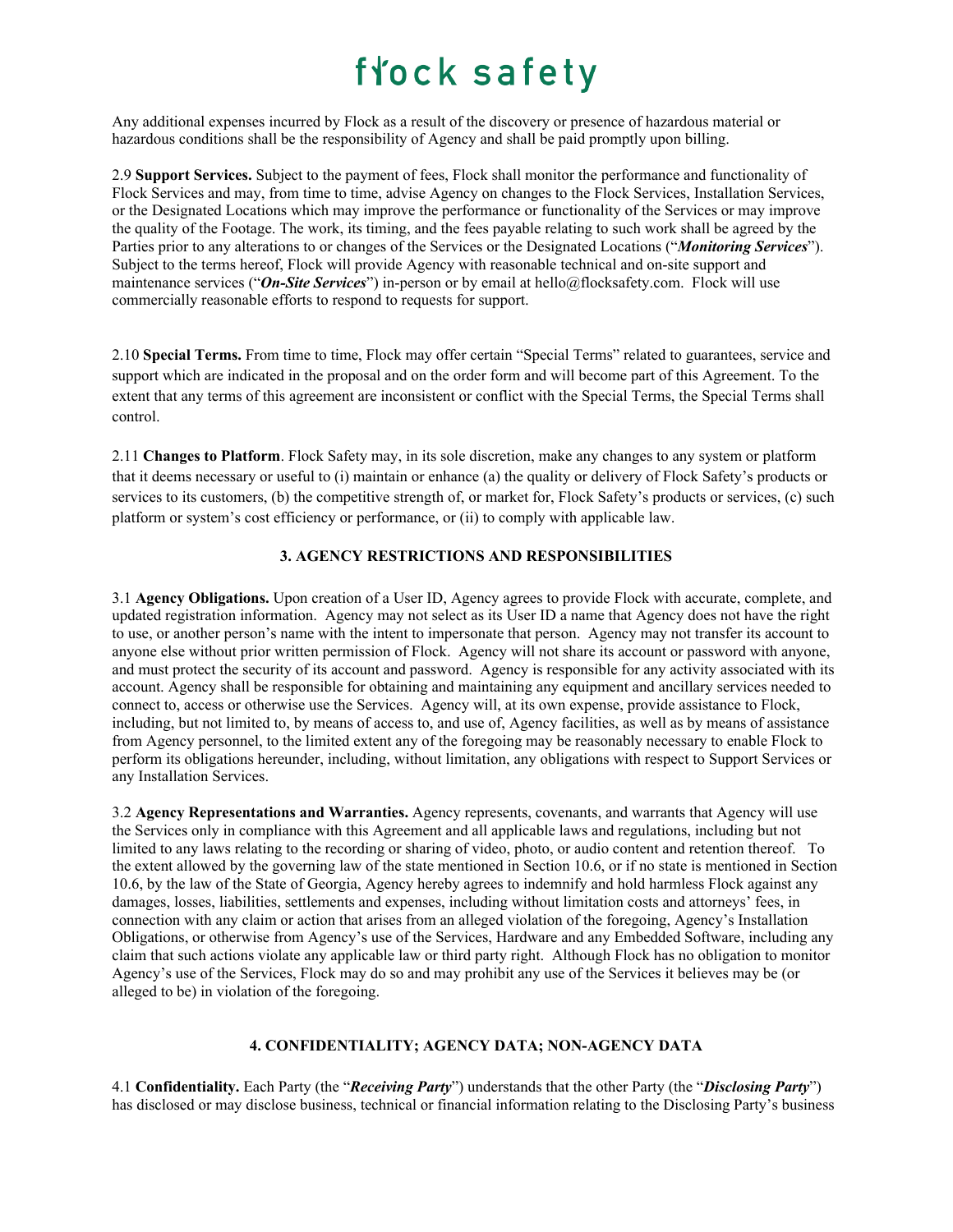(hereinafter referred to as "*Proprietary Information*" of the Disclosing Party). Proprietary Information of Flock is non-public information including but not limited to features, functionality, designs, user interfaces, trade secrets, intellectual property, business plans, marketing plans, works of authorship, hardware, customer lists and requirements, and performance of the Flock Services. Proprietary Information of Agency includes non-public Agency Data, Non-Agency End User Data, and data provided by Agency or a Non-Agency End User to Flock or collected by Flock via the Unit, including the Footage, to enable the provision of the Services. The Receiving Party shall not disclose, use, transmit, inform or make available to any entity, person or body any of the Proprietary Information, except as a necessary part of performing its obligations hereunder, and shall take all such actions as are reasonably necessary and appropriate to preserve and protect the Proprietary Information and the parties' respective rights therein, at all times exercising at least a reasonable level of care. Each party agrees to restrict access to the Proprietary Information of the other party to those employees or agents who require access in order to perform hereunder. The Receiving Party agrees: (i) to take the same security precautions to protect against disclosure or unauthorized use of such Proprietary Information that the party takes with its own proprietary information, but in no event will a party apply less than reasonable precautions to protect such Proprietary Information, and (ii) not to use (except in performance of the Services or as otherwise permitted herein) or divulge to any third person any such Proprietary Information. Flock's use of the Proprietary Information may include processing the Proprietary Information to send Agency Notifications or alerts, such as when a car exits Agency's neighborhood, or to analyze the data collected to identify motion or other events.

The Disclosing Party agrees that the foregoing shall not apply with respect to any information that the Receiving Party can document (a) is or becomes generally available to the public, or (b) was in its possession or known by Receiving Party prior to receipt from the Disclosing Party, or (c) was rightfully disclosed to Receiving Party without restriction by a third party, or (d) was independently developed without use of any Proprietary Information of the Disclosing Party.

Nothing in this Agreement will prevent the Receiving Party from disclosing the Proprietary Information pursuant to any subpoena, summons, judicial order or other judicial or governmental process, provided that the Receiving Party gives the Disclosing Party reasonable prior notice of such disclosure to obtain a protective order or otherwise oppose the disclosure. For clarity, Flock may access, use, preserve and/or disclose the Footage to law enforcement authorities, government officials, and/or third parties, if legally required to do so or if Flock has a good faith belief that such access, use, preservation or disclosure is reasonably necessary to: (a) comply with a legal process or request; (b) enforce this Agreement, including investigation of any potential violation thereof; (c) detect, prevent or otherwise address security, fraud or technical issues; or (d) protect the rights, property or safety of Flock, its users, a third party, or the public as required or permitted by law, including respond to an emergency situation. Having received notice prior to data being deleted, Flock may store Footage in order to comply with a valid court order but such retained Footage will not be retrievable without a valid court order.

4.2 **Agency and Non-Agency End User Data.** As between Flock and Agency, all right, title and interest in the Agency Data and Non-Agency End User Data, belong to and are retained solely by Agency. Agency hereby grants to Flock a limited, non-exclusive, royalty-free, worldwide license to use the Agency Data and Non-Agency End User Data and perform all acts with respect to the Agency Data and Non-Agency End User Data as may be necessary for Flock to provide the Flock Services to Agency, including without limitation the Support Services set forth in Section 2.9 above, and a non-exclusive, perpetual, irrevocable, worldwide, royalty-free, fully paid license to use, reproduce, modify and distribute the Agency Data and Non-Agency End User Data as a part of the Aggregated Data (as defined in Section 4.4 below). As between Flock and Agency, Agency is solely responsible for the accuracy, quality, integrity, legality, reliability, and appropriateness of all Agency Data and Non-Agency End User Data. As between Agency and Non-Agency End Users that have prescribed access of Footage to Agency, each of Agency and Non-Agency End Users will share all right, title and interest in the Non-Agency End User Data. This Agreement does not by itself make any Non-Agency End User Data the sole property or the Proprietary Information of Agency. Flock will automatically delete Footage older than thirty (30) days. Agency has a thirty (30) day window to view, save and/or transmit Footage to the relevant government agency prior to its deletion.

4.3 **Feedback.** If Agency provides any suggestions, ideas, enhancement requests, feedback, recommendations or other information relating to the subject matter hereunder, Agency hereby assigns (and will cause its agents and representatives to assign) to Flock all right, title and interest (including intellectual property rights) with respect to or resulting from any of the foregoing.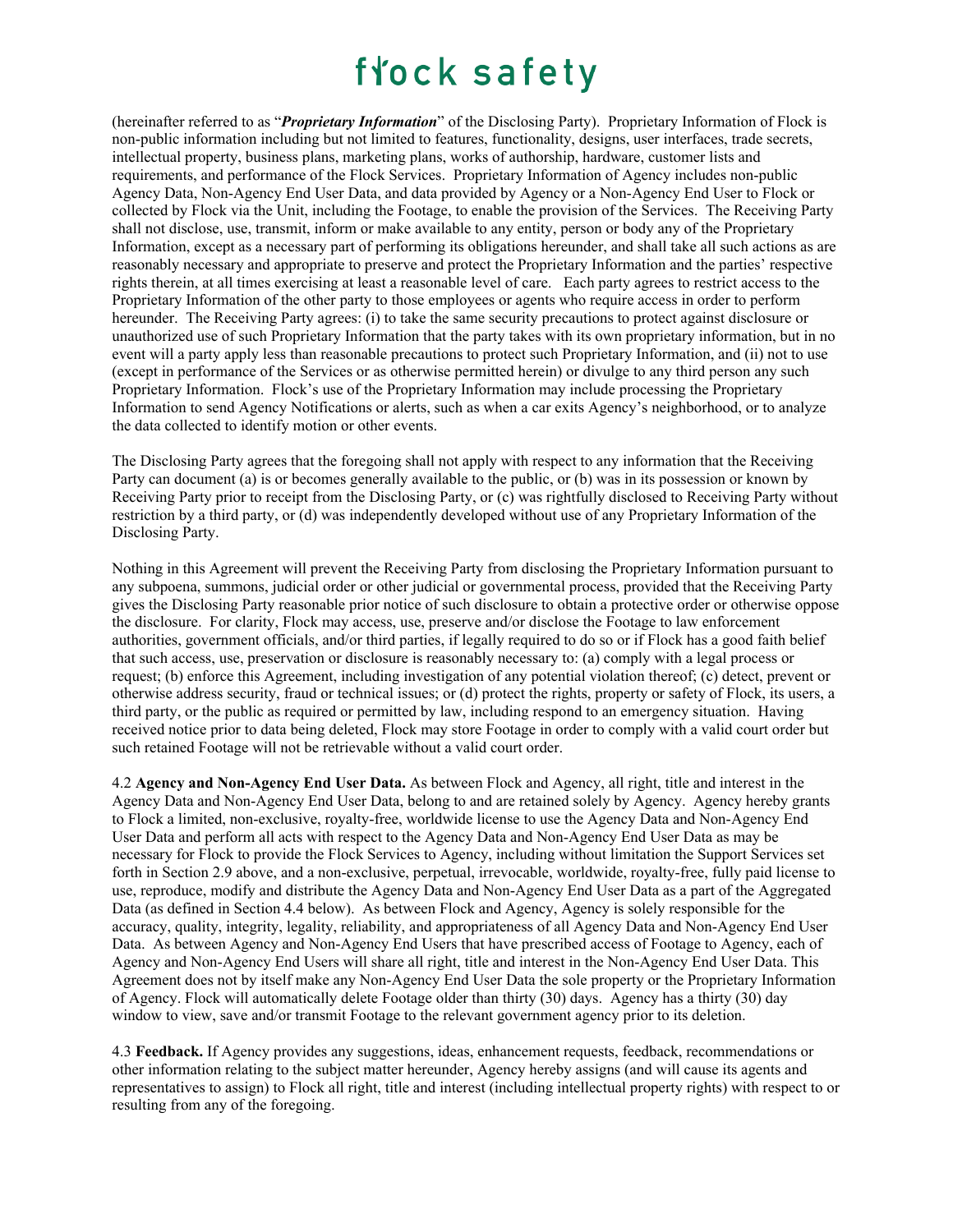4.4 **Aggregated Data.** Notwithstanding anything in this Agreement to the contrary, Flock shall have the right to collect and analyze data that does not refer to or identify Agency or any individuals or de-identifies such data and other information relating to the provision, use and performance of various aspects of the Services and related systems and technologies (including, without limitation, information concerning Agency Data and data derived therefrom). For the sake of clarity, Aggregated Data is compiled anonymous data which has been stripped of any personal identifying information. Agency acknowledges that Flock will be compiling anonymized and/or aggregated data based on Agency Data and Non-Agency End User Data input into the Services (the "*Aggregated Data*"). Agency hereby grants Flock a non-exclusive, worldwide, perpetual, royalty-free right and license (during and after the Service Term hereof) to (i) use and distribute such Aggregated Data to improve and enhance the Services and for other marketing, development, diagnostic and corrective purposes, other Flock offerings, and crime prevention efforts, and (ii) disclose the Agency Data and Non-Agency End User Data (both inclusive of any Footage) to enable law enforcement monitoring against law enforcement hotlists as well as provide Footage search access to law enforcement for investigative purposes only. No rights or licenses are granted except as expressly set forth herein.

#### **5. PAYMENT OF FEES**

5.1 **Fees.** Agency will pay Flock the first Usage Fee, the Implementation Fee and any fee for Hardware (as described on the Order Form, together the "*Initial Fees*") as set forth on the Order Form on or before the 7th day following the Effective Date of this Agreement. Flock is not obligated to commence the Installation Services unless and until the Initial Fees have been made and shall have no liability resulting from any delay related thereto. Agency shall pay the ongoing Usage Fees set forth on the Order Form with such Usage Fees due and payable thirty (30) days in advance of each payment period. All payments will be made by either ACH, check, or credit card. The first month of Flock Services corresponding to the first Usage Fee payment will begin upon the first installation of Hardware. For Agencies who purchase ten (10) or more Units, in the event that only a portion of the Units are installed at the first installation with additional Units to be installed at a later date, Usage Fees shall be calculated on a pro rata basis corresponding to the then-installed Units. Agencies will be invoiced for the additional Units immediately upon installation of the remaining Units.

5.2 **Changes to Fees.** Flock reserves the right to change the Fees or applicable charges and to institute new charges and Fees at the end of the Initial Term or any Renewal Term, upon sixty (60) days' notice prior to the end of such Initial Term or Renewal Term (as applicable) to Agency (which may be sent by email). Agency believes that Flock has billed Agency incorrectly, Agency must contact Flock no later than sixty (60) days after the closing date on the first billing statement in which the error or problem appeared, in order to receive an adjustment or credit. Inquiries should be directed to Flock's customer support department. Agency acknowledges and agrees that a failure to contact Flock within this sixty (60) day period will serve as a waiver of any claim Agency may have had as a result of such billing error.

5.3 **Invoicing, Late Fees; Taxes.** Flock may choose to bill through an invoice, in which case, full payment for invoices issued in any given month must be received by Flock thirty (30) days after the mailing date of the invoice. Unpaid amounts are subject to a finance charge of 1.5% per month on any outstanding balance, or the maximum permitted by law, whichever is lower, plus all expenses of collection, and may result in immediate termination of Service. To the extent allowable by law or Agency regulations pertaining to tax-exempt entities, Agency shall be responsible for all taxes associated with Services other than U.S. taxes based on Flock's net income.

5.4 **No-Fee Term Access.** Subject to Flock's record retention policy, Flock offers complimentary access to the Flock System for thirty (30) days (**"***No Fee Term***"**) to Agency when Non-Agency End Users intentionally prescribe access or judicial orders mandate access to Non-Agency End User Data. Agency agrees to pay the Initial Fees and Usage Fees according to Section 5.1 and will receive Flock's complimentary access to the Flock Service and Footage for no additional cost. Should such access cause Flock to incur internal or out-of-pocket costs that are solely the result of the access, Flock reserves the right to invoice these costs to Agency under Section 5.3 and Agency agrees to pay them. The complimentary No-Fee Term access to Flock Services shall survive the expiration or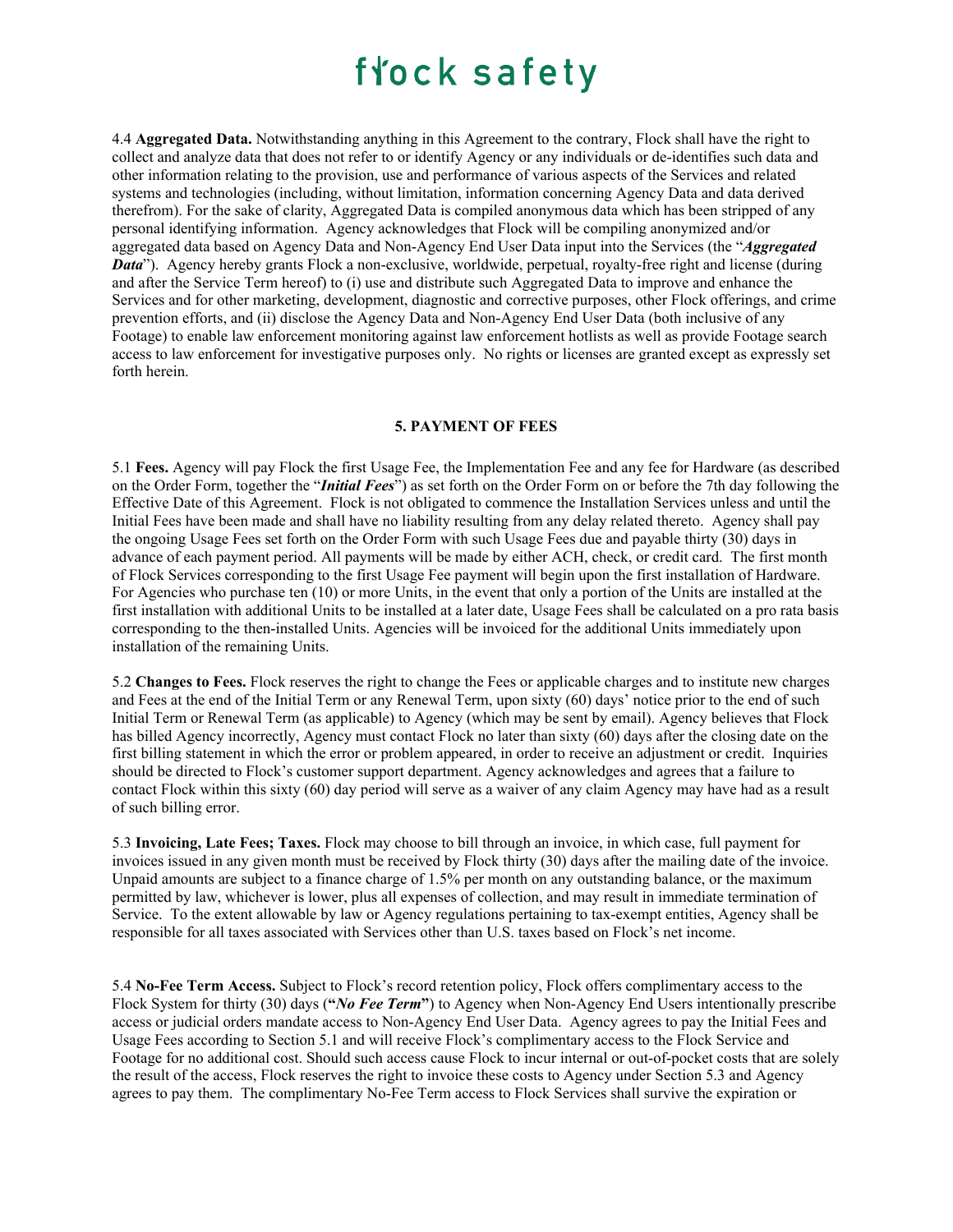termination of this Agreement for five (5) years unless Agency provides written notice of the intent to cancel access to Flock Services.

### **6. TERM AND TERMINATION**

6.1 **Term.** Subject to earlier termination as provided below, the initial term of this Agreement shall be for the period of time set forth on the Order Form (the "*Initial Term*"). *Following the Initial Term, unless otherwise indicated on the Order Form, this Agreement will automatically renew for successive renewal terms for the greater of one year and the length set forth on the Order Form* (each, a "*Renewal Term*", and together with the Initial Term, the "*Service Term*") *unless either party gives the other party notice of non-renewal at least thirty (30) days prior to the end of the then-current term.*

6.2 **Agency Satisfaction Guarantee**. At any time during the agreed upon term, an Agency not fully satisfied with the service or solution may self-elect to terminate their contract. Self-elected termination will result in a one-time fee of actual cost of removal and labor, said cost not to exceed \$500 per camera. Upon self-elected termination, a refund will be provided, prorated for any fees paid for the remaining Term length set forth previously. Self-termination of the contract by the Agency will be effective immediately. Flock will remove all equipment at Flock's own convenience, within a commercially reasonable period upon termination. Advance notice will be provided.

6.3 **Termination.** In the event of any material breach of this Agreement, the non-breaching party may terminate this Agreement prior to the end of the Service Term by giving thirty (30) days prior written notice to the breaching party; provided, however, that this Agreement will not terminate if the breaching party has cured the breach prior to the expiration of such thirty-day period. Either party may terminate this Agreement, without notice, (i) upon the institution by or against the other party of insolvency, receivership or bankruptcy proceedings, (ii) upon the other party's making an assignment for the benefit of creditors, or (iii) upon the other party's dissolution or ceasing to do business. Upon termination for Flock's material breach, Flock will refund to Agency a pro-rata portion of the prepaid Fees for Services not received due to such termination.

6.4 **Effect of Termination.** Upon any termination of the Service Term, Flock will collect all Units, delete all Agency Data, terminate Agency's right to access or use any Services, and all licenses granted by Flock hereunder will immediately cease. Agency shall ensure that Flock is granted access to collect all Units and shall ensure that Flock personnel does not encounter Hazardous Conditions in the collection of such units. Upon termination of this Agreement, Agency will immediately cease all use of Flock Services.

6.5 **No-Fee Term.** The initial No-Fee Term will extend, after entering into this Agreement, for thirty (30) days from the date a Non-Agency End User grants access to their Footage and/or Notifications. In expectation of repeated noncontinuous No-Fee Terms, Flock may in its sole discretion leave access open for Agency's Authorized End Users despite there not being any current Non-Agency End User authorizations. Such access and successive No-Fee Terms are deemed to be part of the No-Fee Term. Flock, in its sole discretion, can determine not to provide additional No-Fee Terms or can impose a price per No-Fee Term upon thirty (30) days' notice. Agency may terminate any No-Fee Term or access to future No-Fee Terms upon 30 days' notice.

6.6 **Survival.** The following Sections will survive termination: 2.4, 2.5, 3, 4, 5 (with respect to any accrued rights to payment), 5.4, 6.5, 7.4, 8.1, 8.2, 8.3, 8.4, 9.1 and 10.5.

### **7. REMEDY; WARRANTY AND DISCLAIMER**

7.1 **Remedy.** Upon a malfunction or failure of Hardware or Embedded Software (a "**Defect**"), Agency must first make commercially reasonable efforts to address the problem by contacting Flock's technical support as described in Section 2.9 above. If such efforts do not correct the Defect, Flock shall, or shall instruct one of its contractors to repair or replace the Hardware or Embedded Software suffering from the Defect. Flock reserves the right in their sole discretion to refuse or delay replacement or its choice of remedy for a Defect until after it has inspected and tested the affected Unit provided that such inspection and test shall occur within seventy-two (72) hours after Agency notifies the Flock of a Defect. In the event of a Defect, Flock will repair or replace the defective Unit at no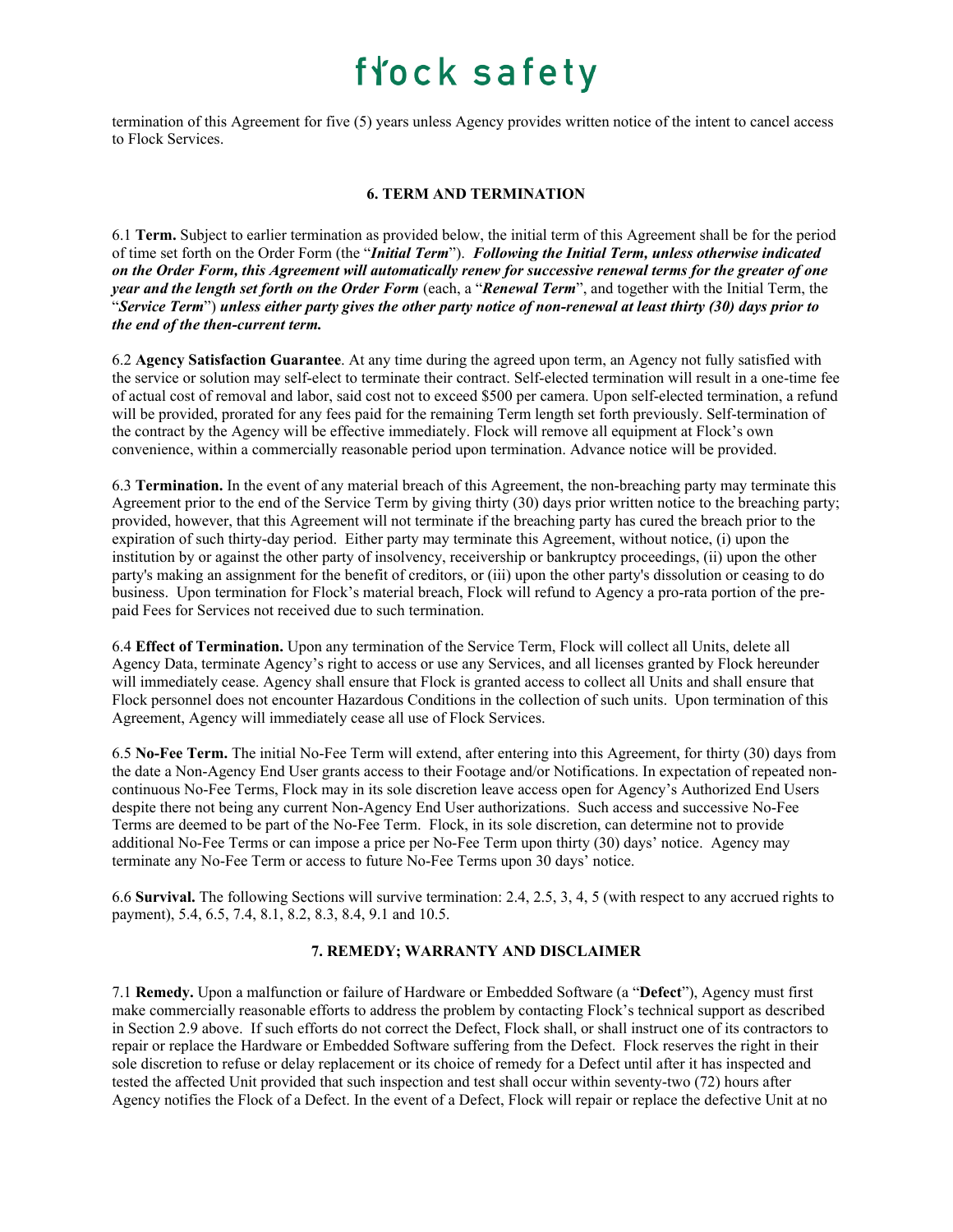additional cost. In the event that a Unit is lost, stolen, or damaged, Flock agrees to replace the Unit at a fee according to the then-current Reinstall Policy (https://www.flocksafety.com/reinstall-fee-schedule). Agency shall not be required to replace subsequently lost, damaged or stolen Units, however, Agency understands and agrees that functionality, including Footage, will be materially affected due to such subsequently lost, damaged or stolen units and that Flock will have no liability to Agency regarding such affected functionality nor shall the Usage Fee or Implementation Fees owed be impacted.

7.2 **Exclusions.** Flock will not provide the remedy described in Section 7.1 above if any of the following exclusions apply: (a) misuse of the Hardware or Embedded Software in any manner, including operation of the Hardware or Embedded Software in any way that does not strictly comply with any applicable specifications, documentation, or other restrictions on use provided by Flock; (b) damage, alteration, or modification of the Hardware or Embedded Software in any way; or (c) combination of the Hardware or Embedded Software with software, hardware or other technology that was not expressly authorized by Flock.

7.3 **Warranty.** Flock shall use reasonable efforts consistent with prevailing industry standards to maintain the Services in a manner which minimizes errors and interruptions in the Services and shall perform the Installation Services in a professional and workmanlike manner. Upon completion of any installation or repair, Flock shall clean and leave the area in good condition. Services may be temporarily unavailable for scheduled maintenance or for unscheduled emergency maintenance, either by Flock or by third-party providers, or because of other causes beyond Flock's reasonable control, but Flock shall use reasonable efforts to provide advance notice in writing or by e-mail of any scheduled service disruption.

7.4 **Disclaimer.** THE REMEDY DESCRIBED IN SECTION 7.1 ABOVE IS AGENCY'S SOLE REMEDY, AND FLOCK'S SOLE LIABILITY, WITH RESPECT TO DEFECTIVE HARDWARE AND/OR EMBEDDED SOFTWARE. THE FLOCK DOES NOT WARRANT THAT THE SERVICES WILL BE UNINTERRUPTED OR ERROR FREE; NOR DOES IT MAKE ANY WARRANTY AS TO THE RESULTS THAT MAY BE OBTAINED FROM USE OF THE SERVICES. EXCEPT AS EXPRESSLY SET FORTH IN THIS SECTION, THE SERVICES AND INSTALLATION SERVICES ARE PROVIDED "AS IS" AND FLOCK DISCLAIMS ALL WARRANTIES, EXPRESS OR IMPLIED, INCLUDING, BUT NOT LIMITED TO, IMPLIED WARRANTIES OF MERCHANTABILITY AND FITNESS FOR A PARTICULAR PURPOSE AND NON-INFRINGEMENT .THIS DISCLAIMER OF SECTION 7.4 ONLY APPLIES TO THE EXTENT ALLOWED BY THE GOVERNING LAW OF THE STATE MENTIONED IN SECTION 10.6, OR IF NO STATE IS MENTIONED IN SECTION 10.6, BY THE LAW OF THE STATE OF GEORGIA.

7.5 **Insurance.** Flock and Agency will each maintain commercial general liability policies with policy limits reasonably commensurate with the magnitude of their business risk. Certificates of Insurance will be provided upon request.

7.6 **Force Majeure.** Flock Safety is not responsible nor liable for any delays or failures in performance from any cause beyond its control, including, but not limited to acts of God, changes to law or regulations, embargoes, war, terrorist acts, acts or omissions of third-party technology providers, riots, fires, earthquakes, floods, power blackouts, strikes, weather conditions or acts of hackers, internet service providers or any other third party or acts or omissions of Agency or any Authorized End User.

### **8. LIMITATION OF LIABILITY AND INDEMNITY**

8.1 **Limitation of Liability.** NOTWITHSTANDING ANYTHING TO THE CONTRARY, FLOCK AND ITS SUPPLIERS (INCLUDING BUT NOT LIMITED TO ALL HARDWARE AND TECHNOLOGY SUPPLIERS), OFFICERS, AFFILIATES, REPRESENTATIVES, CONTRACTORS AND EMPLOYEES SHALL NOT BE RESPONSIBLE OR LIABLE WITH RESPECT TO ANY SUBJECT MATTER OF THIS AGREEMENT OR TERMS AND CONDITIONS RELATED THERETO UNDER ANY CONTRACT, NEGLIGENCE, STRICT LIABILITY, PRODUCT LIABILITY, OR OTHER THEORY: (A) FOR ERROR OR INTERRUPTION OF USE OR FOR LOSS OR INACCURACY, INCOMPLETENESS OR CORRUPTION OF DATA OR FOOTAGE OR COST OF PROCUREMENT OF SUBSTITUTE GOODS, SERVICES OR TECHNOLOGY OR LOSS OF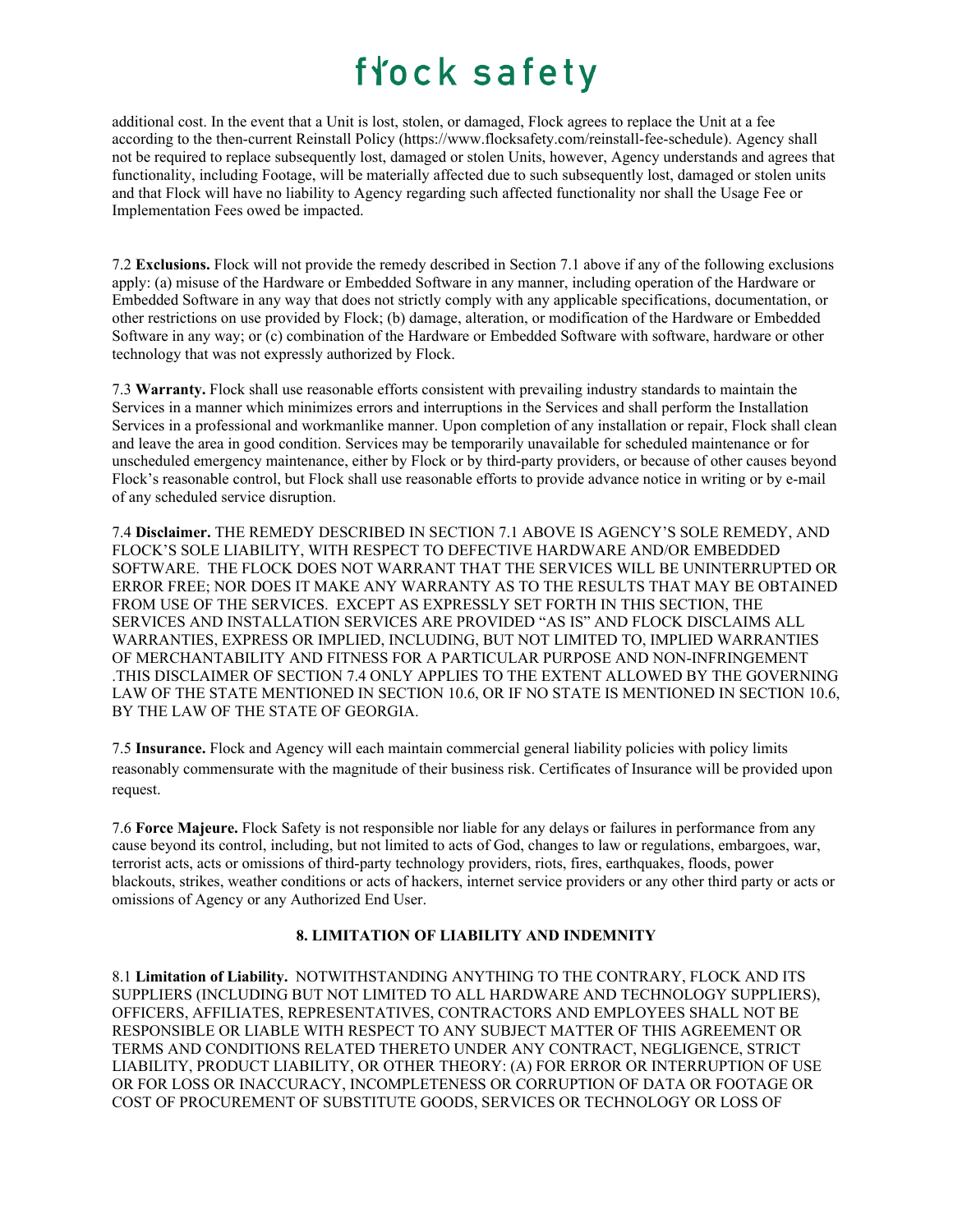BUSINESS; (B) FOR ANY INDIRECT, EXEMPLARY, INCIDENTAL, SPECIAL OR CONSEQUENTIAL DAMAGES; (C) FOR ANY MATTER BEYOND FLOCK'S ACTUAL KNOWLEDGE OR REASONABLE CONTROL INCLUDING REPEAT CRIMINAL ACTIVITY OR INABILITY TO CAPTURE FOOTAGE OR IDENTIFY AND/OR CORRELATE A LICENSE PLATE WITH THE FBI DATABASE; (D) FOR ANY PUBLIC DISCLOSURE OF PROPRIETARY INFORMATION MADE IN GOOD FAITH; (E) FOR CRIME PREVENTION; OR (F) FOR ANY AMOUNTS THAT, TOGETHER WITH AMOUNTS ASSOCIATED WITH ALL OTHER CLAIMS, EXCEED THE FEES PAID AND/OR PAYABLE BY AGENCY TO FLOCK FOR THE SERVICES UNDER THIS AGREEMENT IN THE TWELVE (12) MONTHS PRIOR TO THE ACT OR OMISSION THAT GAVE RISE TO THE LIABILITY, IN EACH CASE, WHETHER OR NOT FLOCK HAS BEEN ADVISED OF THE POSSIBILITY OF SUCH DAMAGES. IN THE EVENT OF AN EMERGENCY, AGENCY SHOULD CONTACT 911 AND SHOULD NOT RELY ON THE SERVICES.THIS LIMITATION OF LIABILITY OF SECTION 8 ONLY APPLIES TO THE EXTENT ALLOWED BY THE GOVERNING LAW OF THE STATE MENTIONED IN SECTION 10.6, OR IF NO STATE IS MENTIONED IN SECTION 10.6, BY THE LAW OF THE STATE OF GEORGIA.

8.2 **Additional No-Fee Term Requirements.** IN NO EVENT SHALL FLOCK'S AGGREGATE LIABILITY, IF ANY, ARISING OUT OF OR IN ANY WAY RELATED TO THE COMPLIMENTARY NO-FEE TERM AS DESCRIBED IN SECTION 6.5 EXCEED \$100, WITHOUT REGARD TO WHETHER SUCH CLAIM IS BASED IN CONTRACT, TORT (INCLUDING NEGLIGENCE), PRODUCT LIABILITY OR OTHERWISE. Except for Flock's willful acts, Agency agrees to pay for Flock's attorneys' fees to defend Flock for any alleged or actual claims arising out of or in any way related to the No-Fee Term.

8.3 **Responsibility.** Each Party to this Agreement shall assume the responsibility and liability for the acts and omissions of its own employees, deputies, officers, or agents, in connection with the performance of their official duties under this Agreement. Each Party to this Agreement shall be liable (if at all) only for the torts of its own officers, agents, or employees that occur within the scope of their official duties. Agency will not pursue any claims or actions against Flock's suppliers.

8.4 **Indemnity.** Agency hereby agrees to indemnify and hold harmless Flock against any damages, losses, liabilities, settlements and expenses (including without limitation costs and attorneys' fees) in connection with any claim or action that arises from an alleged violation of Section 3.2, a breach of this Agreement, Agency's Installation Obligations, Agency's sharing of any data in connection with the Flock system, Flock employees or agent or Non-Agency End Users, or otherwise from Agency's use of the Services, Hardware and any Software, including any claim that such actions violate any applicable law or third party right. Although Flock has no obligation to monitor Agency's use of the Services, Flock may do so and may prohibit any use of the Services it believes may be (or alleged to be) in violation of Section 3.2 or this Agreement.

### **9. RECORD RETENTION**

9.1 **Data Preservation.** The Agency agrees to store Agency Data and Non-Agency End User Data in compliance with all applicable local, state and federal laws, regulations, policies and ordinances and their associated record retention schedules. As part of Agency's consideration for paid access and no-fee access to the Flock System, to the extent that Flock is required by local, state or federal law to store the Agency Data or the Non-Agency End User Data, Agency agrees to preserve and securely store this data on Flock's behalf so that Flock can delete the data from its servers and, should Flock be legally compelled by judicial or government order, Flock may retrieve the data from Agency upon demand.

#### **10. MISCELLANEOUS**

10.1 **Severability.** If any provision of this Agreement is found to be unenforceable or invalid, that provision will be limited or eliminated to the minimum extent necessary so that this Agreement will otherwise remain in full force and effect and enforceable.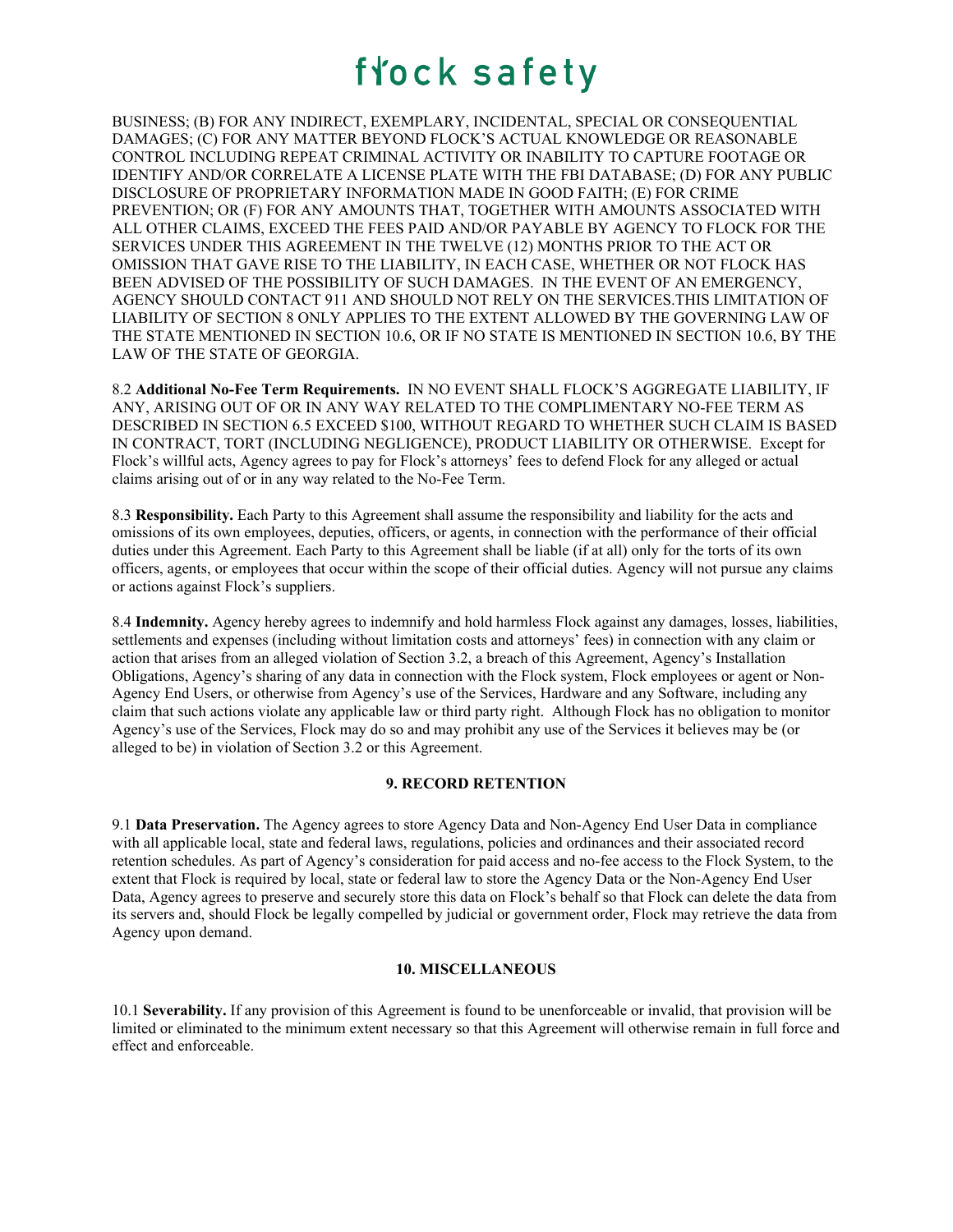10.2 **Assignment.** This Agreement is not assignable, transferable or sublicensable by Agency except with Flock's prior written consent. Flock may transfer and assign any of its rights and obligations, in whole or in part, under this Agreement without consent.

10.3 **Entire Agreement.** This Agreement, together with the Order Form(s), the then-current Reinstall Policy (https://www.flocksafety.com/reinstall-fee-schedule), and Deployment Plan(s), are the complete and exclusive statement of the mutual understanding of the parties and supersedes and cancels all previous written and oral agreements, communications and other understandings relating to the subject matter of this Agreement, and that all waivers and modifications must be in a writing signed by both parties, except as otherwise provided herein. None of Agency's purchase orders, authorizations or similar documents will alter the terms of this Agreement, and any such conflicting terms are expressly rejected.

10.4 **Relationship.** No agency, partnership, joint venture, or employment is created as a result of this Agreement and Agency does not have any authority of any kind to bind Flock in any respect whatsoever.

10.5 **Costs and Attorneys' Fees.** In any action or proceeding to enforce rights under this Agreement, the prevailing party will be entitled to recover costs and attorneys' fees.

10.6 **Governing Law; Venue.** This Agreement shall be governed by the laws of the State of Georgia without regard to its conflict of laws provisions. To the extent that the arbitration language below does not apply, the federal and state courts sitting in the State of Georgia will have proper and exclusive jurisdiction and venue with respect to any disputes arising from or related to the subject matter of this Agreement. The parties agree that the United Nations Convention for the International Sale of Goods is excluded in its entirety from this Agreement. Any dispute arising out of, in connection with, or in relation to this agreement or the making of validity thereof or its interpretation or any breach thereof shall be determined and settled by arbitration in Atlanta, Georgia by a sole arbitrator pursuant to the rules and regulations then obtaining of the American Arbitration Association and any award rendered therein shall be final and conclusive upon the parties, and a judgment thereon may be entered in the highest court of the forum, state or federal, having jurisdiction. The service of any notice, process, motion or other document in connection with an arbitration award under this agreement or for the enforcement of an arbitration award hereunder may be effectuated by either personal service or by certified or registered mail to the respective addresses provided herein.

10.7 **Publicity.** Unless otherwise indicated on the Order Form, Flock has the right to reference and use Agency's name and trademarks and disclose the nature of the Services provided hereunder in each case in business and development and marketing efforts, including without limitation on Flock's website.

10.8 **Export.** Agency may not remove or export from the United States or allow the export or re-export of the Flock IP or anything related thereto, or any direct product thereof in violation of any restrictions, laws or regulations of the United States Department of Commerce, the United States Department of Treasury Office of Foreign Assets Control, or any other United States or foreign agency or authority. As defined in FAR section 2.101, the Services, the Hardware, the Embedded Software and Documentation are "commercial items" and according to DFAR section 252.2277014(a)(1) and (5) are deemed to be "commercial computer software" and "commercial computer software documentation." Consistent with DFAR section 227.7202 and FAR section 12.212, any use, modification, reproduction, release, performance, display, or disclosure of such commercial software or commercial software documentation by the U.S. Government will be governed solely by the terms of this Agreement and will be prohibited except to the extent expressly permitted by the terms of this Agreement.

10.9 **Headings.** The headings are merely for organization and should not be construed as adding meaning to the Agreement or interpreting the associated Sections.

10.10 **Counterparts.** This Agreement may be executed in two or more counterparts, each of which shall be deemed an original, but all of which together shall constitute one and the same instrument.

10.11 **Authority.** Each of the below signers of this Agreement represent that they understand this Agreement and have the authority to sign on behalf of and bind the organizations and individuals they are representing.